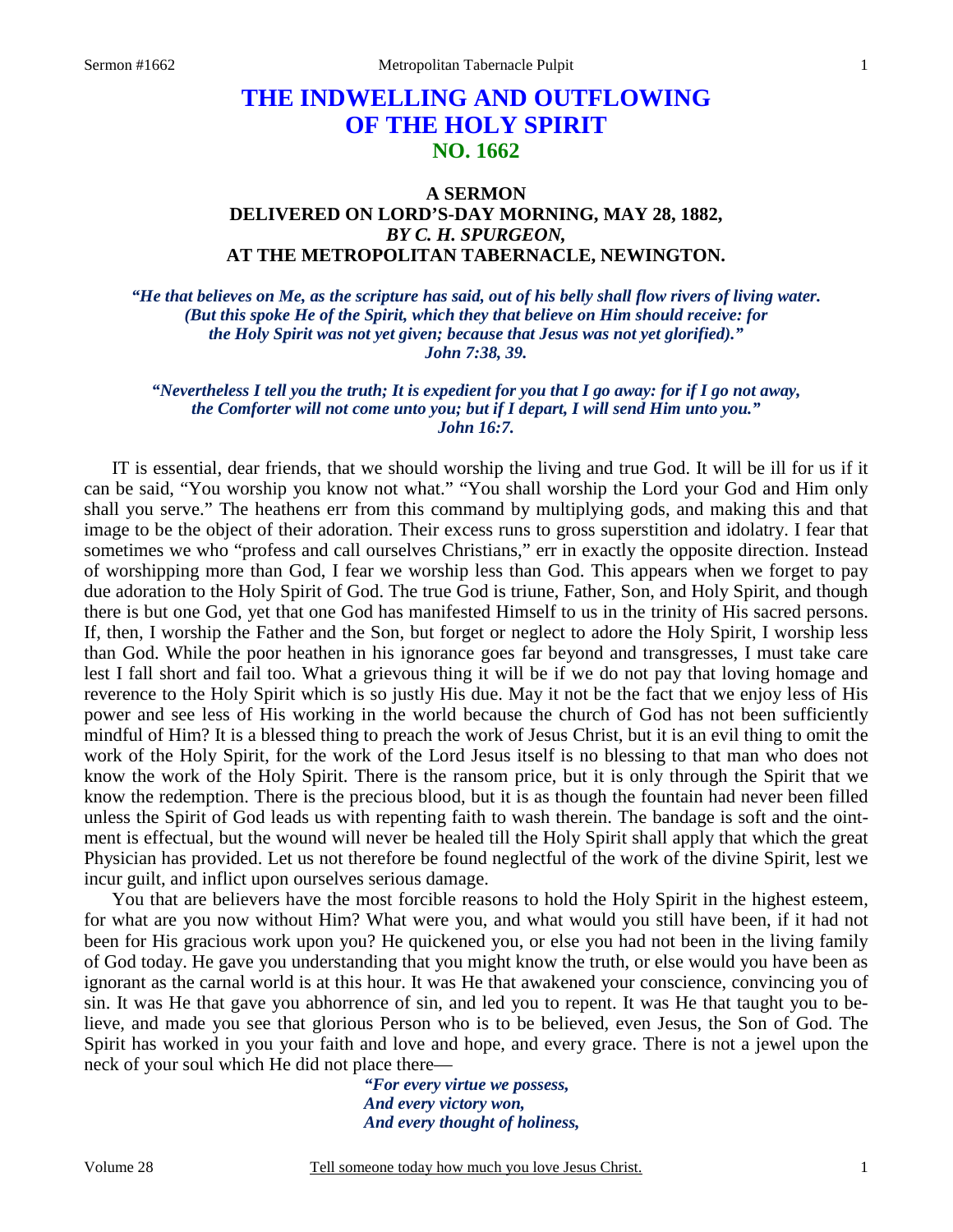#### *Are His and His alone."*

What have we learned, if we have learned aright, except by the teaching of the Holy Spirit? What can we say either in prayer to God or in teaching to men that shall be acceptable unless we receive the anointing of the Holy One of Israel? Brethren, who is it that has comforted us in our distresses, directed us in our perplexities, strengthened us in our weaknesses, and helped our infirmities in ten thousand ways? Is it not the Comforter whom the Father has sent in Jesus' name? Can I speak too highly of the riches of His grace toward us? Can I too much extol the love of the Spirit? I know I cannot, and you that know what He has worked in you delight to hear Him highly spoken of and His work and offices set forth. We are bound by a thousand ties to seek His honor who has worked in us our salvation. Let us never grieve Him by our ingratitude, but let us endeavor to extol Him. For my part, it shall be the labor of this morning to impress upon you the necessity for His work, and the superlative value of it.

 Beloved brethren, notwithstanding all that the Spirit of God has already done in us, it is very possible that we have missed a large part of the blessing which He is willing to give, for He is able to "do exceeding abundantly above all that we ask or think." We have already come to Jesus, and we have drunk of the life-giving stream, our thirst is quenched and we are made to live in Him. Is this all? Now that we are living in Him, and rejoicing to do so, have we come to the end of the matter? Assuredly not. We have reached as far as that first exhortation of the Master, "If any man thirsts, let him come unto Me and drink." But do you think that the generality of the church of God have ever advanced to the next, "He that believes on Me, as the Scripture has said, out of his belly shall flow rivers of living water"? I think I am not going beyond the grievous truth if I say that only here and there will you find men and women who have believed up to that point. Their thirst is quenched, as I have said, and they live, and because Jesus lives they shall live also, but health and vigor they have not. They have life, but they have not life more abundantly. They have little life with which to act upon others. They have no energy welling up and overflowing to go streaming out of them like rivers. They have not thought it possible perhaps, or thinking it possible, they have not imagined it possible to themselves, or believing it possible to themselves they have not aspired to it, but they have stopped short of the fullest blessing. Their wading in to the sacred river has contented them and they know nothing of "waters to swim in." Like the Israelites of old, they are slow to possess all the land of promise, but sit down when the war has hardly begun. Brothers and sisters let us go in to get of God all that God will give us. Let us set our heart upon this, that we mean to have, by God's help, all that the infinite goodness of God is ready to bestow. Let us not be satisfied with the sip that saves, but let us go on to the baptism which buries the flesh and raises us in the likeness of the risen Lord, even that baptism into the Holy Spirit and into fire which makes us spiritual and sets us all on flame with zeal for the glory of God and eagerness for usefulness by which that glory may be increased among the sons of men.

 Thus I introduce you to my texts, and by their guidance we will enter upon the further consideration of the operations of the Holy Spirit, especially of those to which we would aspire.

**I.** We will commence with the remark that THE WORK OF THE SPIRIT IS INTIMATELY CON-NECTED WITH THE WORK OF CHRIST. It is a great pity when persons preach the Holy Spirit's work so as to obscure the work of Christ. I have known some do that, for they have held up before the sinner's eyes the inward experience of believers, instead of lifting up first and foremost the crucified Savior to whom we must look and live. The gospel is not "Behold the Spirit of God" but "Behold the Lamb of God." It is an equal pity when Christ is so preached that the Holy Spirit is ignored, as if faith in Jesus prevented the necessity of the new birth, and imputed righteousness, rendered imparted righteousness needless. Have I not often reminded you that in the third chapter of John, where Jesus taught Nicodemus the doctrine, "Except a man is born again of water and of the Spirit he cannot enter the kingdom of Heaven," we also read those blessed words, "And as Moses lifted up the serpent in the wilderness, even so must the Son of Man be lifted up: that whoever believes in Him should not perish, but have eternal life. For God so loved the world that He gave His only begotten Son, that whoever believes in Him should not perish, but have everlasting life"? The necessity for regeneration by the Spirit is put very clearly there, and so is the free promise that those who trust in Jesus shall be saved. This is what we ought to do; we must take care to let both these truths stand out most distinctly with equal prominence.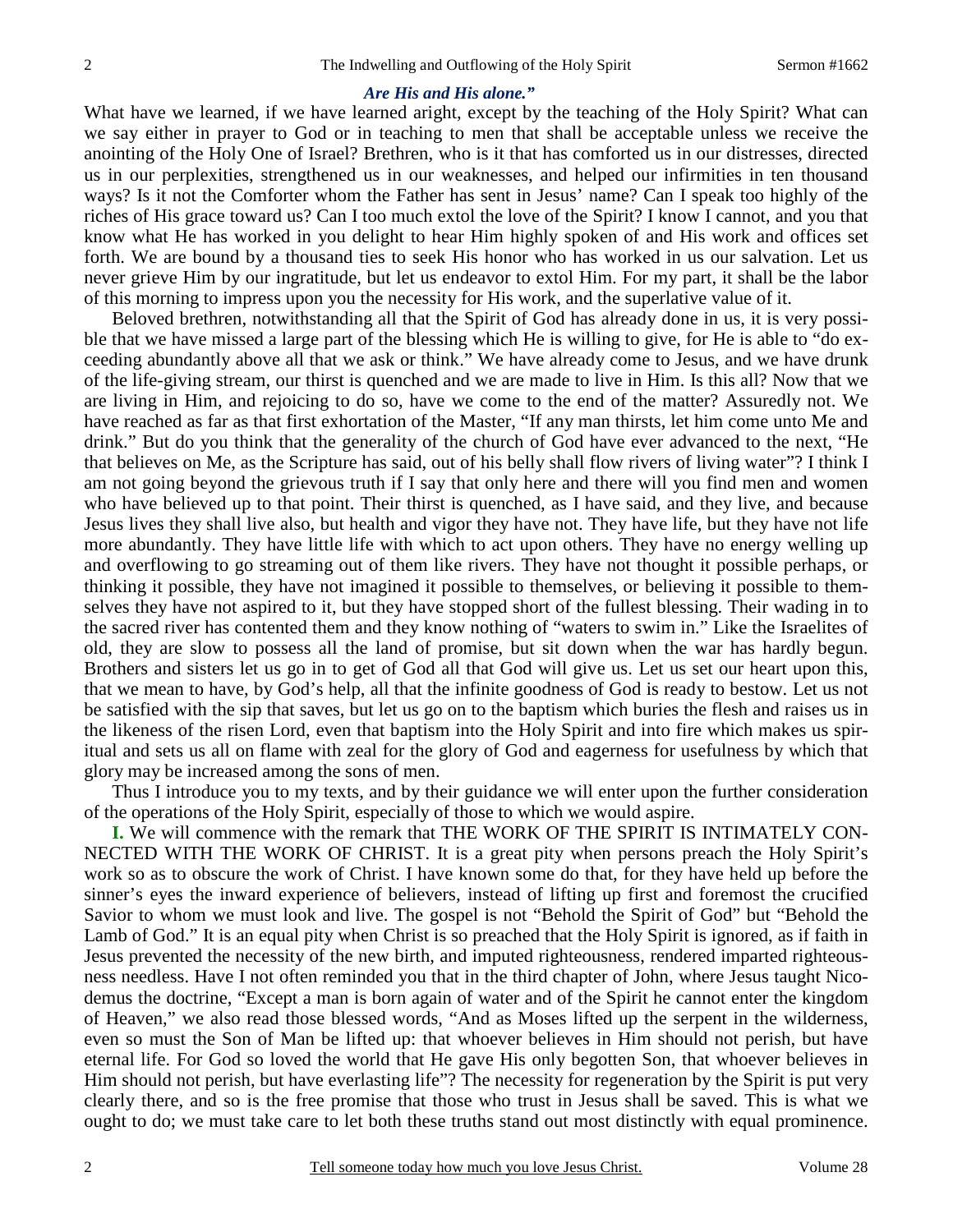They are intertwined with each other and are necessary each to each, what God has joined together let no man put asunder.

 They are so joined together that, first of all, *the Holy Spirit was not given until Jesus had been glorified.* Carefully note our first text, it is a very striking one, "This spoke He of the Spirit which they that believe on Him should receive: for the Holy Spirit was not yet." The word "given" is not in the original, it is inserted by the translators to help explain the sense, and they were perhaps wise in making such an addition, but the words have more force by themselves. How strong the statement, "For the Holy Spirit was not yet." Of course, we none of us dream that the Holy Spirit was not yet existing, for He is eternal and self-existent, being most truly God, but He was not yet in fellowship with man to the full extent in which He now is since Jesus Christ is glorified. The near and dear communion of God with man which is expressed by the indwelling of the Spirit could not take place till the redeeming work was done and the Redeemer was exalted. As far as men were concerned, and the fullness of the blessing was concerned, indicated by the outflowing rivers of living water, the Spirit of God was not yet. "Oh," you say, "but wasn't the Spirit of God in the church in the wilderness, and with the saints of God in all former ages?" I answer, "Certainly," but not in the manner in which the Spirit of God now resides in the church of Jesus Christ. You read of the prophets, and of one and another gracious man, that the Spirit of God came upon them, seized them, moved them, spoke by them, but He did not dwell in them. His operations upon men were a coming and a going. They were carried away by the Spirit of God, and came under His power, but the Spirit of God did not rest upon them or abide in them. Occasionally the sacred endowment of the Spirit of God came upon them, but they knew not "the communion of the Holy Spirit." As a French pastor very sweetly puts it, "He appeared unto men. He did not incarnate Himself in man. His action was intermittent. He went and came, like the dove which Noah sent forth from the ark, and which went to and fro, finding no rest, while in the new dispensation He dwells, He abides in the heart, as the dove, His emblem, which John the Baptist saw descending and alighting upon the head of Jesus. Affianced of the soul, the Spirit went off to see His betrothed, but was not yet one with her. The marriage was not consummated until Pentecost, after the glorification of Jesus Christ." You know how our Lord puts it, "He dwells with you and shall be in you." That indwelling is another thing from being *with* us. The Holy Spirit was with the Apostles in the days when Jesus was with them, but He was not in them in the sense in which He filled them at and after the Day of Pentecost. The operations of the Spirit of God before our Lord's ascension were not according to the full measure of the gospel, but now the Spirit of God has been poured upon us from on high. Now He has descended and now He abides in the midst of the church, and now we enter into Him and are baptized into the Holy Spirit, while He enters into us and makes our bodies to be His temples. Jesus said, "I will send you another Comforter which shall abide with you forever," not coming and going, but remaining in the midst of the church. This shows how intimately the gift of the Holy Spirit is connected with our Lord Jesus Christ, inasmuch as in the fullest sense of His indwelling, the Holy Spirit could not be with us until Christ had been glorified. It has been well observed that our Lord sent out seventy evangelists to preach the gospel, even as He had before sent out the twelve, and no doubt they preached with great zeal and produced much stir, but the Holy Spirit never took the trouble to preserve one of their sermons, or even the notes of one. I have not the slightest doubt that they were very crude and incomplete, showing more of human zeal than of divine anointing, and therefore they are forgotten. But no sooner had the Holy Spirit fallen, than Peter's first sermon is recorded, and from then on we have frequent notes of the utterances of apostles, deacons and evangelists. There was an abiding fullness, and an overflowing of blessing, out of the souls of the saints after the Lord was glorified, which did not exist among men before that time.

 Observe, too, that the Holy Spirit was given after the ascent of our divine Lord into His glory, partly *to make that ascent the more renowned*. When He ascended up on high, He led captivity captive and gave gifts to men. These gifts were men in whom the Holy Spirit dwelt, who preached the gospel unto the nations. The shedding of the Holy Spirit upon the assembled disciples on that memorable day was the glorification of the risen Christ upon the earth. I know not in what way the Father could have made the glory of heaven so effectually to flow from the heights of the New Jerusalem and to come streaming down among the sons of men as by giving that chief of all gifts, the gift of the Holy Spirit when the Lord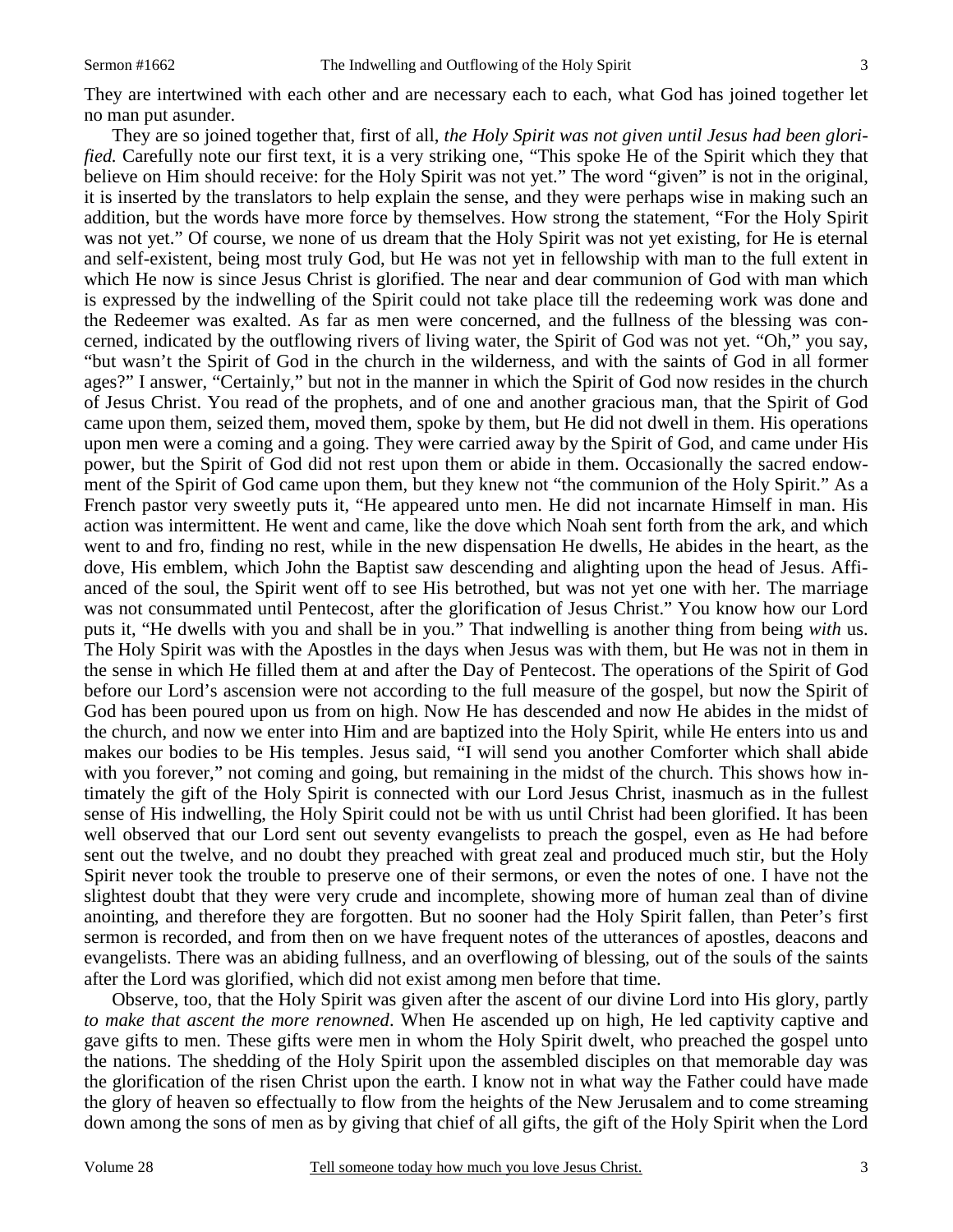had risen and gone into His glory. With emphasis may I say, of the Spirit at Pentecost, that He glorified Christ by descending at such a time. What grander celebration could there have been? Heaven rang with Hosannas, and earth echoed the joy. The descending Spirit is the noblest testimony among men to the glory of the ascended Redeemer.

 Was not the Spirit of God also sent at that time *as an evidence of our divine Master's acceptance?* Did not the Father thus say to the church, "My Son has finished the work and has fully entered into His glory. Therefore I give you the Holy Spirit"? If you would know what a harvest is to come of the sowing of the bloody sweat and of the death wounds, see the first fruits. Behold how the Holy Spirit is given, Himself to be the first fruits, the earnest of the glory which shall yet be revealed in us. I need no better attestation from God of the finished work of Jesus than this blazing, flaming seal of tongues of fire upon the heads of the disciples. He must have done His work, or such a gift as this would not have come from it.

 Moreover, if you desire to see how the work of the Spirit comes to us in connection with the work of Christ, recollect that *it is the Spirit's work to bear witness of Jesus Christ*. He does not take of a thousand different matters and show them to us, but He shall take "of Mine," says Christ, "and He shall show them unto you." The Spirit of God is engaged in a service in which the Lord Jesus Christ is the beginning and the end. He comes to men that they may come to Jesus. Hence He comes to convince us of sin that He may reveal the great sacrifice of sin. He comes to convince us of righteousness that we may see the righteousness of Christ, and of judgment that we may be prepared to meet Him when He shall come to judge the quick and dead. Do not think that the Spirit of God has come or ever will come among us to teach us a new gospel, or something other than is written in the Scriptures. Men come to me with their stories and fancies, and tell me that they were revealed to them by the Holy Spirit. I abhor their blasphemous impertinence, and refuse to listen to them for a minute. They tell me this and that absurdity, and then father it upon the Spirit of wisdom. It is enough to try our patience to hear their foolish ravings, but to find the Holy Spirit charged with them is more than we can bear. We have tests and judgments by which to know whether they who claim to speak by the Holy Spirit do so or not, for the testimony of the Spirit is always most honorable to our Lord Jesus Christ, and does not concern itself with the trifles of time and the follies of the flesh.

*It is by the gospel of Jesus Christ that the Spirit of God works in the hearts of men.* "Faith comes by hearing and hearing by the word of God." The Holy Spirit uses the hearing of the word of God for the conviction, conversion, consolation and sanctification of men. His usual and ordinary method of operation is to fasten upon the mind the things of God, and to put life and force into the consideration of them. He revives in men's memories things that have long been forgotten, and He frequently makes these the means of affecting the heart and conscience. The men can hardly remember hearing these truths, but still they were heard by them at some time or other. Saving truths are such matters as are contained in their substance in the word of God, and lie within the range of the teaching, or the person, or work, or offices of our Lord Jesus Christ. It is the Spirit's one business here below to reveal Christ to us and in us, and to that work He steadily adheres.

 Moreover, *the Holy Spirit's work is to, conform us to the likeness of Jesus Christ.* He is not working us to this or that human ideal, but He is working us into the likeness of Christ that He may be the firstborn among many brethren. Jesus Christ is that standard and model to which the Spirit of God by His sanctifying processes is bringing us till Christ is formed in us the hope of glory.

*Evermore it is for the glory of Jesus that the Spirit of God works*. He works not for the glory of a church or of a community. He works not for the honor of a man or for the distinction of a sect. His one great objective is to glorify Christ. "He shall glorify Me," is our Savior's declaration, and when He takes of the things of Christ and shows them to us, we are led more and more to reverence and love and adore our blessed Lord Jesus Christ.

 I will not detain you longer with this. You will see how the works of Jesus and of the Spirit are joined together indissolubly, so that we may neither set the work of Jesus before the work of the Spirit nor the work of the Spirit before the work of Jesus. But we are glad to joy in both and to make much of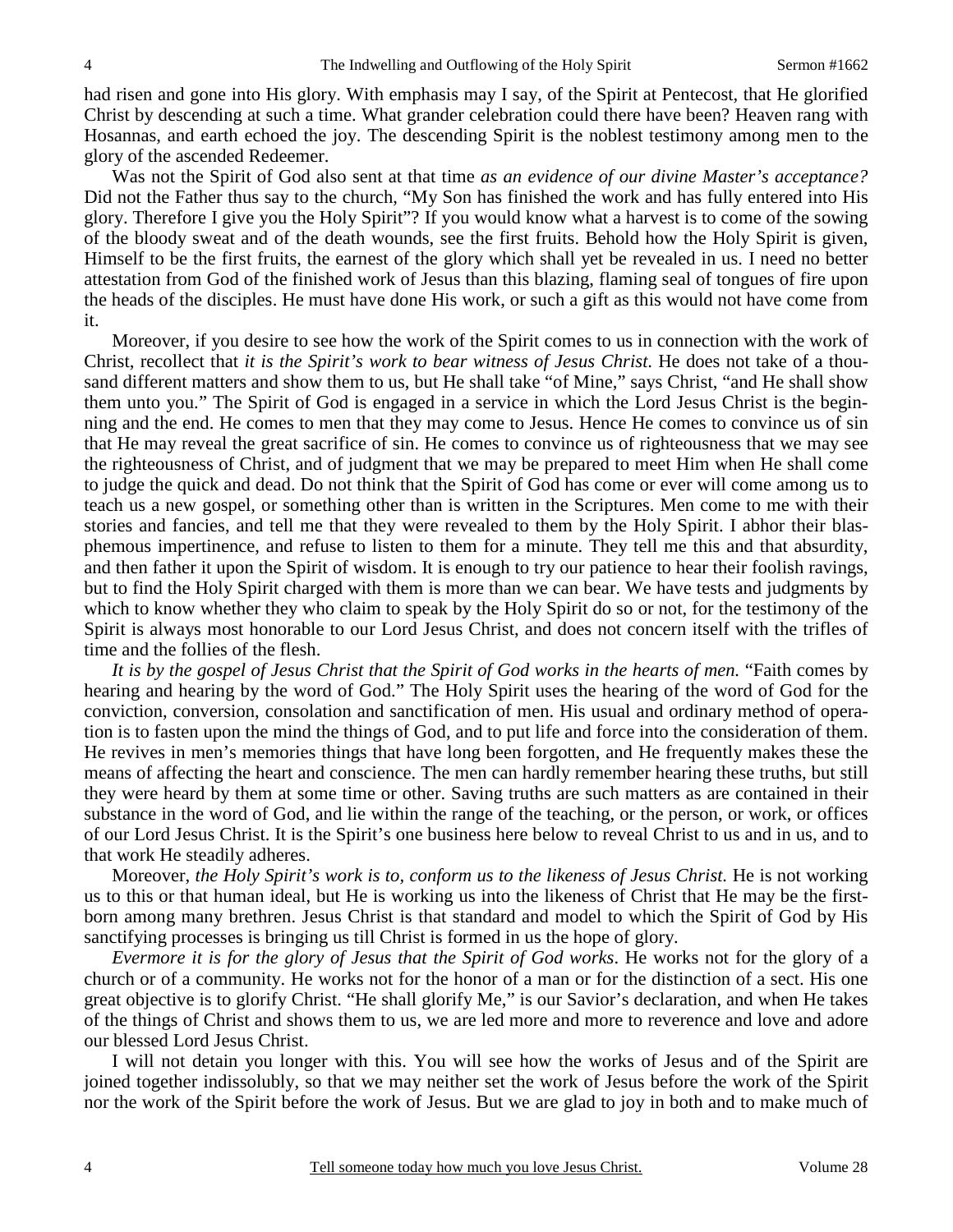them. As we delight in the Father's love and the grace of our Lord Jesus, so do we equally rejoice in the communion of the Holy Spirit, and these three agree in one.

**II.** We will now advance another step, and here we shall need our second text. THE OPERATIONS OF THE HOLY SPIRIT ARE OF INCOMPARABLE VALUE. They are of such incomparable value that the very best things we can think of are not thought to be as precious as these are. Our Lord Himself says, "It is expedient for you that I go away: for if I go not away, the Comforter will not come unto you." Beloved friends, the presence of Jesus Christ was of inestimable value to His disciples, and yet it was not such an advantage to His servants as the indwelling of the Holy Spirit. Is not this a wonderful statement? Well might our Lord preface it by saying, "Now I tell you the truth," as if He felt that they would find it a hard saying, for a hard saying it is. Consider for a moment what Christ was to His disciples while He was here, and then see what must be the value of the Spirit's operations when it is expedient that they should lose all that blessing in order to receive the Spirit of God. Our Lord Jesus Christ was to them their teacher. They had learned everything from His lips. He was their leader, they had never to ask what to do, and they had only to follow in His footsteps. He was their defender, whenever the Pharisees or Sadducees assailed them He was like a brazen wall to them. He was their comforter, in all times of grief they resorted to Him, and His dear sympathetic heart poured out floods of comfort at once. What if I was to say that, the Lord Jesus Christ was everything to them, their all in all. What a father is to his children, yes, what a mother is to her suckling, that was Jesus Christ to His disciples, and yet the Spirit of God's abiding in the church is better even than all this.

 Now take another thought. What would you think if Jesus Christ were to come among us now as in the days of His flesh? I mean not as He will come, but as He appeared at His first advent. What joy it would give you! Oh, the delights, the heavenly joys, to hear that Jesus Christ of Nazareth was on earth again, a man among men! Should we not clap our hands for joy? Our one question would be, "Master, where do You dwell?" for we should all long to live just where He lived. We could then sympathize with the Negroes when they flocked into Washington in large numbers to take up their residence there. Why, do you think, did they come to live in that city? Because Massa Abraham Lincoln, who had set them free, lived there, and they thought it would be glorious to live as near as possible to their great friend. If Jesus lived anywhere, it would not matter where, if it were in the desert or on the bleakest of mountains, there would be a rush to the place. How the spot would be crowded, what rents they would pay for the worst of tenements if Jesus was but in the neighborhood. But don't you see the difficulty? We could not all get near Him in any literal or corporeal fashion. Now that the church is multiplied into millions of believers, some of the Lord's followers would never be able to see Him, and the most could only hope to speak with Him now and then. In the days of His flesh the twelve might see Him every day, and so might the little company of disciples, but the case is altered now that multitudes are trusting in His name.

 If our Lord were at this time living in the United States, we should be much grieved to have an ocean between us and our leader, all the companies that could be formed would not be able to run enough boats to carry us over. If the Master personally came here to this little island, it would not hold all the vast company of the faithful who would flock to it. It is much better to have the Holy Spirit, because He is dwelling with us and in us. The difficulties of the bodily presence are too great and so, though we would be thankful, like the apostles, if we had known Christ after the flesh, yet we do not marvel that they expressed little sorrow when they said that after the flesh they knew Him no more. The Comforter had filled the void caused by His absence, and made them rejoice because the Lord had gone unto His Father.

 Are we not apt to think that if our Lord Jesus were here it would give unspeakable strength to the church? Would not the enemy be convinced if they saw Him? No, they would not. If they heard not Moses and the prophets, neither would they be converted though one rose from the dead. Jesus rose, but they did not therefore believe. If our Lord had lingered here all this while, His personal presence would not have converted unbelievers, for nothing can do that but the power of the Holy Spirit.

 "But," you say, "surely it would thrill the church with enthusiasm. Fancy the Lord Himself standing on this platform this morning in the same garb as when He was upon earth. Oh, what rapturous worship!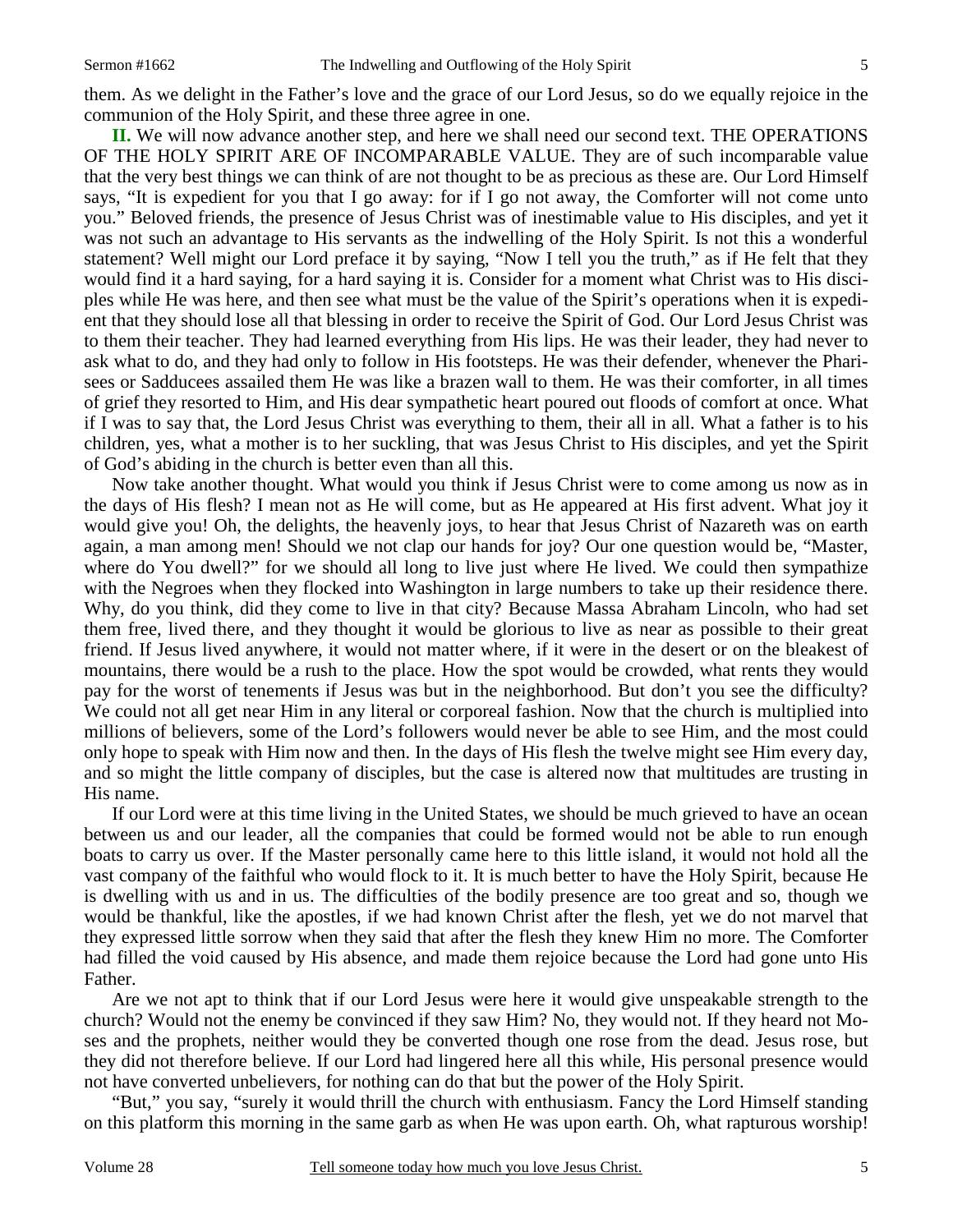What burning zeal! What enthusiasm! We should go home in such a state of excitement as we never were in before." Yes, it is even so, but then the Lord is not going to carry on His kingdom by the force of mere mental excitement, not even by such enthusiasm as would follow the sight of His person. The work of the Holy Spirit is a truer work, a deeper work, a surer work, and will more effectually achieve the purposes of God than even would the enthusiasm to which we should be stirred by the bodily presence of our well-beloved Savior. The work is to be spiritual, and therefore the visible presence has departed. It is better that it should be so. We must walk by faith, and by faith alone. How could we do this if we could see the Lord with these mortal eyes? This is the dispensation of the unseen Spirit, in which we render glory to God by trusting in His word, and relying upon the unseen energy. Now, faith works and faith triumphs though the world sees not the foundation upon which faith is built, for the Spirit who works in us cannot be discerned by carnal minds. The world sees Him not, neither knows Him.

 Thus you see that the operations of the Holy Spirit must be inestimably precious. There is no calculating their value, since it is expedient that we lose the bodily presence of Christ rather than remain without the indwelling of the Spirit of God.

**III.** Now go back to my first text again and follow me in the third head. Those operations of the Spirit of God, of which I am afraid some Christians are almost ignorant, are of wondrous power. The text says, "He that believes on Me, out of his belly shall flow rivers of living water." THESE OPERA-TIONS ARE OF MARVELOUS POWER. Brethren, do you understand my text? Do rivers of living water flow out of you?

 Notice, first, that this is to be *an inward work*. The rivers of living water are to flow out of the midst of the man. The words are according to our version, "Out of his belly"—that is, from his heart and soul. The rivers do not flow out of his mouth. The promised power is not oratory. We have had plenty of words, floods of words, but this is heart work. The source of the rivers is found in the inner life. It is an inward work at its fountainhead. It is not a work of talent and ability, and show, and glitter, and glare; it is altogether an inward work. The life-flood is to come out of the man's inmost self, out of the heart and essential being of the man. Homage is shown too generally to outward form and external observance, though these soon lose their interest and power. But when the Spirit of God rests within a man, it exercises a home rule within him and he gives great attention to what an old divine was known to call, "the home department." Alas, many neglect the realm within which is the chief province under our care. O my brothers and sisters in Christ, if you would be useful, begin with yourself. It is out of your very soul that a blessing must come. It cannot come out of you if it is not in you, and it cannot be in you unless God the Holy Spirit places it there.

 Next, it is *life-giving* work. Out of the heart of the man, out of the center of his life, are to flow rivers of living water. That is to say, he is instrumentally to communicate to others the divine life. When he speaks, when he prays, when he acts, he shall, so speak and pray and act that there shall be going out of him an emanation which is full of the life of grace and godliness. He shall be a light by which others shall see. His life shall be the means of kindling life in other men's bosoms. "Out of his belly shall flow rivers of living water."

 Note *the plenitude* of it. The figure would have been a surprising one if it had said, "Out of him shall flow a river of living water," but it is not so, it says rivers. Have you ever stood by the side of a very abundant spring? We have some such not far from London. You see the water bubbling up from many little mouths. Observe the sand dancing as the water forces its way from the bottom, and there, just across the road, a mill is turned by the stream which has just been created by the spring. And when the waterwheel is turned, you see a veritable river flowing forward to supply Father Thames. Yet this is only one river, what would you think if you saw a spring yielding such supplies that a river flowed from it to the north, and a river to the south, a river to the east, and a river to the west? This is the figure before us, rivers of living water flowing out of the living man in all directions. "Ah," you say, "I have not reached to that." A point is gained when you know, confess, and deplore your failure. If you say, "I have all things and abound," I am afraid you will never reach the fullness of the blessing. But if you know something of your failure, the Lord will lead you further. It may be that the spirit of life which comes forth for you is but a trickling brooklet, or even a few tiny drops; then be sure to confess it, and you will be on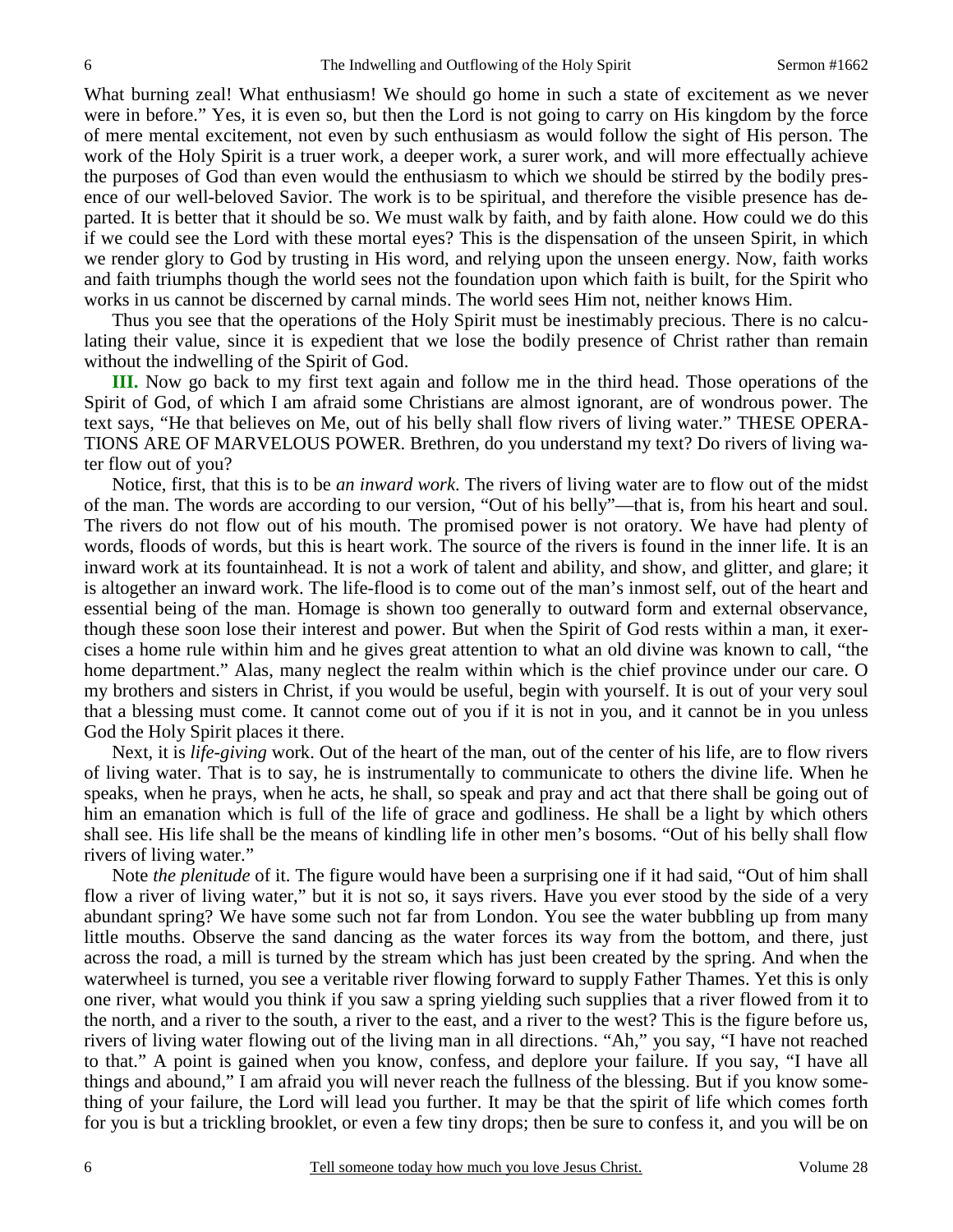the way to a fuller blessing. What a word is this! Rivers of living water!! Oh that all professing Christians were such fountains.

 See how *spontaneous* it is, "Out of his belly shall flow." No pumping is required, nothing is said about machinery and hydraulics, the man does not need exciting and stirring up, but, just as he is, influence of the best kind quietly flows away from him. Did you ever hear a great hubbub in the morning, a great outcry, a sounding of trumpets and drums, and did you ever ask, "What is it?" Did a voice reply, "The sun is about to rise, and he is making this noise that all may be aware of it"? No, he shines, but he has nothing to say about it. Even so, the genuine Christian just goes about flooding the world with blessings, and so far from claiming attention for himself, it may be that he is unconscious of what he is bringing about. God so blesses him that his leaf does not wither, and whatever he does is prospering, for he is like a tree planted by the rivers of water that bring forth its fruit in its season. His verdure and fruit are the natural outcome of his vigorous life. Oh, the blessed spontaneity of the work of grace when a man gets into the fullness of it, for then he seems to eat and drink and sleep eternal life, and he spreads a savor of salvation all around.

 And this is to be *perpetual*—not like intermittent springs which burst forth and flow in torrents, and then cease—but it is to be an everyday gushing out. In summer and winter, by day and by night, wherever the man is, he shall be a blessing. As he breathes, he shall breathe benedictions; as he thinks, his mind shall be devising generous things, and when he acts, his acts shall be as though the hand of God were working by the hand of man.

 I hope I hear many sighs rising up in the place! I hope I hear friends saying, "Oh that I could get to that." I want you to attain the fullness of the favor. I pray that we may all get it; because Jesus Christ is glorified therefore the Holy Spirit is given in this fashion, given more largely to those in the kingdom of heaven than to all those holy men before the Lord's ascent to His glory. God gives no stinted blessing to celebrate the triumph of His Son. God gives not the Spirit by measure unto Him. On such an occasion heaven's grandest liberality was displayed. Christ is glorified in heaven above, and God would have Him glorified in the church below by vouchsafing a baptism of the Holy Spirit to each of us.

So I close by this, which I hope will be a very comforting and inspiriting reflection.

**IV.** THESE OPERATIONS OF THE SPIRIT OF GOD ARE EASILY TO BE OBTAINED BY THE LORD'S CHILDREN. Did you say you had not received them? They are to be had; they are to be had at once. First, they are to be had by *believing in Jesus*. "This spoke He of the Spirit, which they that believe on Him should receive." Do you not see that it is faith which gives us the first drink and causes us to live? And this second, more abundant blessing, of being ourselves made fountains from which rivers flow comes in the same way. Believe in Christ, for the blessing is to be obtained, not by the works of the law, or by so much fasting, and striving, and effort, but by belief in the Lord Jesus for it. With Him is the residue of the Spirit. He is prepared to give this to you, yes, to every one of you who believe on His name. He will not of course make all of you preachers, for who then would be hearers? If all were preachers the other works of the church would be neglected. But He will give you this favor that out of you there shall stream a divine influence all around you to bless your children, to bless your servants, to bless the workmen in the house where you are employed, and to bless the street you live. In proportion as God gives you opportunity, these rivers of living water will flow in this channel and in that, and they will be pouring forth from you at all times, if you believe in Jesus for the full blessing, and can by faith receive it.

 But there is another thing to be done as well, and that is to *pray*, and here I want to remind you of those blessed words of the Master, "Everyone that asks receives; and he that seeks finds; and to him that knocks it shall be opened. If a son shall ask bread of any of you that is a father, will he give him a stone? Or if he asks for a fish, will he for a fish give him a serpent? Or if he shall ask for an egg, will he offer him a scorpion? If you then, being evil, know how to give good gifts unto your children: how much more shall your heavenly Father give the Holy Spirit to them that ask Him?" You see, there is a distinct promise to the children of God, that their heavenly Father will give them the Holy Spirit if they ask for His power, and that promise is made to be exceedingly strong by the instances joined to it. If there is a promise that God can break (which there is not), this is not the promise, for God has put it in the most